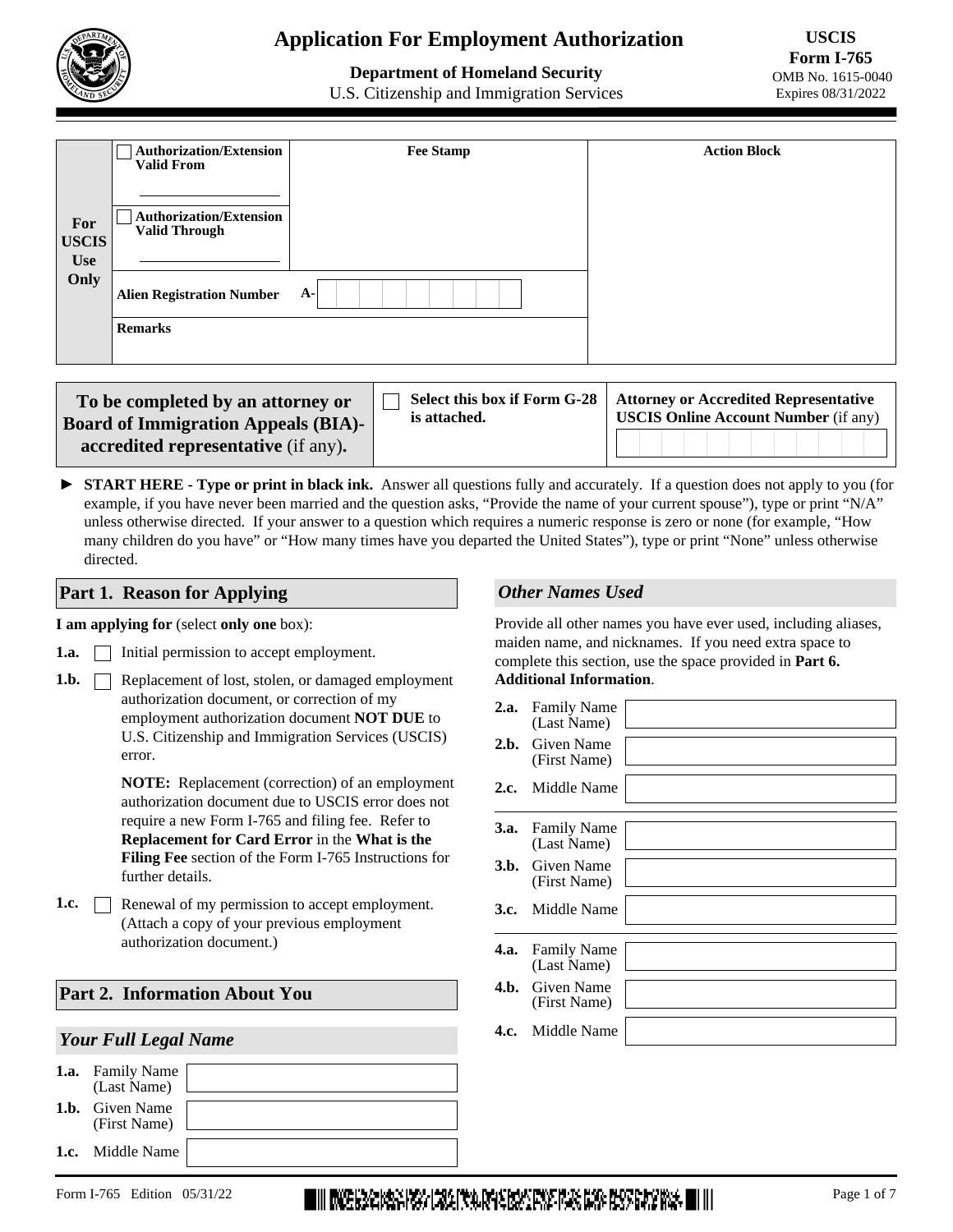## **Part 2. Information About You** (continued)

#### *Your U.S. Mailing Address [\(USPS ZIP Code Lookup\)](https://tools.usps.com/go/ZipLookupAction_input)*

 $\Box$  Yes  $\Box$  No Is your current mailing address the same as your physical address? **6. 5.d.** City or Town **5.e.** State **MD** | **5.f.** ZIP Code | **20785 5.c.**  $\Box$  Apt.  $\Box$  Ste.  $\Box$  Flr. **5.b.** Street Number **5.a.** In Care Of Name (if any) and Name **Landover MCDonald - World Bank HR**<br>
Street Number **PO BOX 1420 MSGN 2202**<br> **Apt.** Ste. Flr. Tity or Town **Landover**<br>
State **MD** 5.f. ZIP Code 20785

**NOTE:** If you answered "No" to **Item Number 6.**, provide your physical address below.

## *U.S. Physical Address*

| 7.a. | <b>Street Number</b><br>and Name                                                                                                                                                                    |  |  |  |  |  |
|------|-----------------------------------------------------------------------------------------------------------------------------------------------------------------------------------------------------|--|--|--|--|--|
| 7.b. | Ste.<br>Flr.<br>Apt.                                                                                                                                                                                |  |  |  |  |  |
| 7.c. | City or Town                                                                                                                                                                                        |  |  |  |  |  |
| 7.d. | 7.e. ZIP Code<br>State                                                                                                                                                                              |  |  |  |  |  |
|      | <b>Other Information</b>                                                                                                                                                                            |  |  |  |  |  |
| 8.   | Alien Registration Number (A-Number) (if any)<br>$\blacktriangleright$ A.                                                                                                                           |  |  |  |  |  |
| 9.   | USCIS Online Account Number (if any)                                                                                                                                                                |  |  |  |  |  |
| 10.  | Gender<br>Male<br>Female                                                                                                                                                                            |  |  |  |  |  |
| 11.  | <b>Marital Status</b><br>Single<br>Married<br>Divorced<br>Widowed                                                                                                                                   |  |  |  |  |  |
| 12.  | Have you previously filed Form I-765?<br>Yes<br>N <sub>0</sub>                                                                                                                                      |  |  |  |  |  |
|      | 13.a. Has the Social Security Administration (SSA) ever<br>officially issued a Social Security card to you?<br>Yes<br>N <sub>o</sub>                                                                |  |  |  |  |  |
|      | <b>NOTE:</b> If you answered "No" to <b>Item Number 13.a.</b> ,<br>skip to Item Number 14. If you answered "Yes" to Item<br>Number 13.a., provide the information requested in Item<br>Number 13.b. |  |  |  |  |  |
|      | <b>13.b.</b> Provide your Social Security number (SSN) (if known).                                                                                                                                  |  |  |  |  |  |

Do you want the SSA to issue you a Social Security card? **14.** (You must also answer "Yes" to **Item Number 15.**, **Consent for Disclosure**, to receive a card.)

 $\Box$  Yes  $\Box$  No

**NOTE:** If you answered "No" to **Item Number 14.**, skip to **Part 2.**, **Item Number 18.a.** If you answered "Yes" to **Item Number 14.**, you must also answer "Yes" to **Item Number 15.**

**Consent for Disclosure:** I authorize disclosure of information from this application to the SSA as required for the purpose of assigning me an SSN and issuing me a Social Security card. **15.**  $\Box$  Yes  $\Box$  No

**NOTE:** If you answered "Yes" to **Item Numbers 14.** - **15.**, provide the information requested in **Item Numbers 16.a.** - **17.b.**

#### **Father's Name**

Provide your father's birth name.

| <b>16.a.</b> Family Name<br>(Last Name) |  |
|-----------------------------------------|--|
| <b>16.b.</b> Given Name<br>(First Name) |  |

#### **Mother's Name**

Provide your mother's birth name.

| 17.a. Family Name<br>(Last Name)        |  |
|-----------------------------------------|--|
| <b>17.b.</b> Given Name<br>(First Name) |  |

## *Your Country or Countries of Citizenship or Nationality*

List all countries where you are currently a citizen or national. If you need extra space to complete this item, use the space provided in **Part 6. Additional Information**.

**18.a.** Country

**18.b.** Country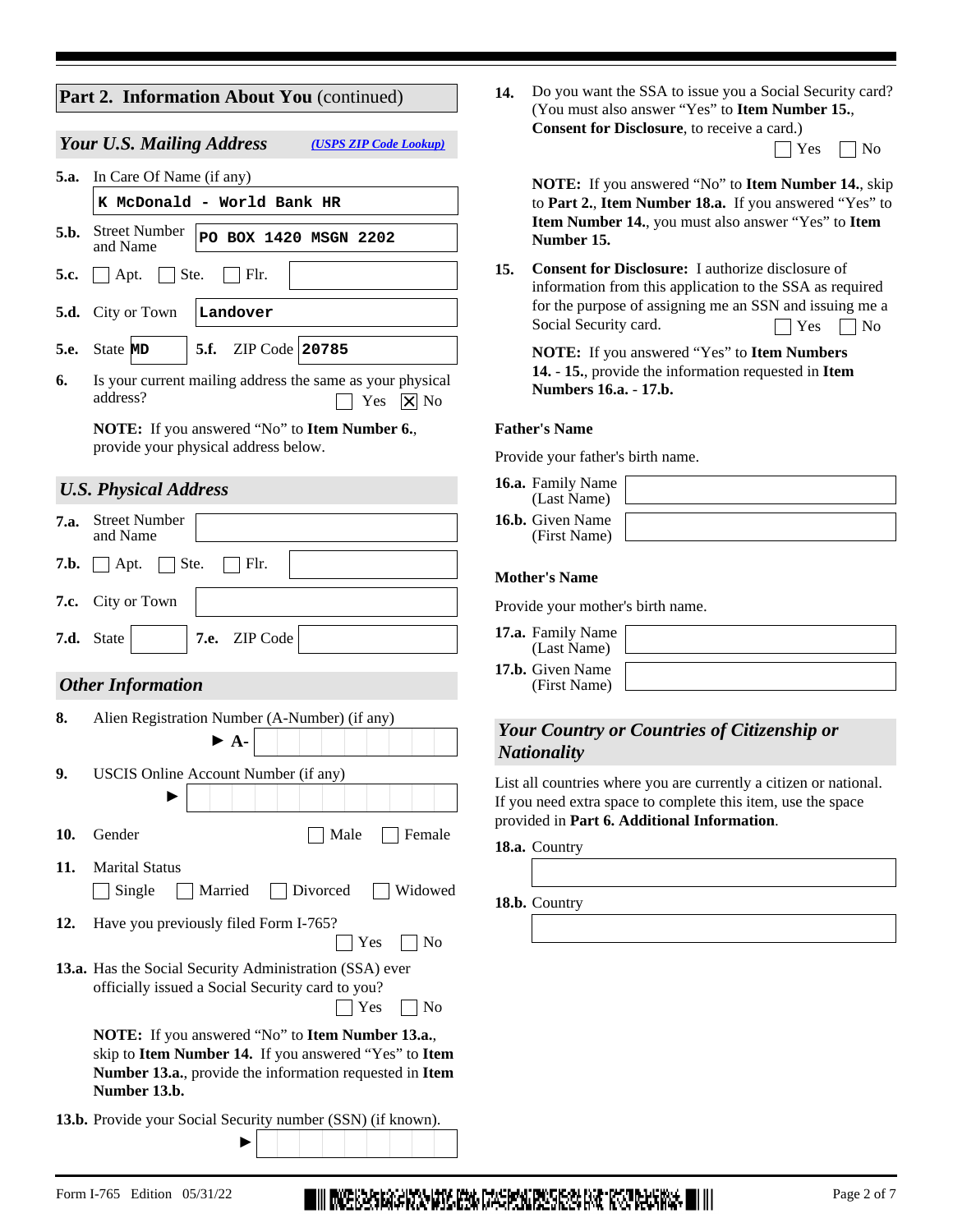| Part 2. Information About You (continued)                                                                                                            | <b>Information About Your Eligibility Category</b>                                                                                                                                                                                                                                                                       |
|------------------------------------------------------------------------------------------------------------------------------------------------------|--------------------------------------------------------------------------------------------------------------------------------------------------------------------------------------------------------------------------------------------------------------------------------------------------------------------------|
| <b>Place of Birth</b><br>List the city/town/village, state/province, and country where<br>you were born.<br>19.a. City/Town/Village of Birth         | Eligibility Category. Refer to the Who May File Form<br>27.<br>I-765 section of the Form I-765 Instructions to determine<br>the appropriate eligibility category for this application.<br>Enter the appropriate letter and number for your eligibility<br>category below (for example, $(a)(8)$ , $(c)(17)(iii)$ ).<br>4 |
| 19.b. State/Province of Birth                                                                                                                        | 28.<br>$(c)(3)(C)$ STEM OPT Eligibility Category. If you<br>entered the eligibility category $(c)(3)(C)$ in Item Number<br>27., provide the information requested in Item Numbers<br>28.a. - 28.c.                                                                                                                       |
| 19.c. Country of Birth<br>20.<br>Date of Birth (mm/dd/yyyy)                                                                                          | 28.a. Degree<br>28.b. Employer's Name as Listed in E-Verify                                                                                                                                                                                                                                                              |
| <b>Information About Your Last Arrival in the</b><br><b>United States</b>                                                                            | 28.c. Employer's E-Verify Company Identification Number or a<br>Valid E-Verify Client Company Identification Number                                                                                                                                                                                                      |
| 21.a. Form I-94 Arrival-Departure Record Number (if any)<br>21.b. Passport Number of Your Most Recently Issued Passport                              | (c)(26) Eligibility Category. If you entered the eligibility<br>29.<br>category $(c)(26)$ in <b>Item Number 27.</b> , provide the receipt<br>number of your H-1B spouse's most recent Form I-797<br>Notice for Form I-129, Petition for a Nonimmigrant<br>Worker.                                                        |
| 21.c. Travel Document Number (if any)                                                                                                                |                                                                                                                                                                                                                                                                                                                          |
| 21.d. Country That Issued Your Passport or Travel Document                                                                                           | 30.<br>(c)(8) Eligibility Category If you entered the eligibility<br>category $(c)(8)$ in <b>Item Number 27.</b> , provide the<br>information requested in Item Numbers 30.a. - 30.g.                                                                                                                                    |
| 21.e. Expiration Date for Passport or Travel Document<br>(mm/dd/yyyy)                                                                                | 30.a. Have you EVER been arrested for, and/or charged with,<br>and/or convicted of any crime in any country?                                                                                                                                                                                                             |
| Date of Your Last Arrival Into the United States, On or<br>22.<br>About (mm/dd/yyyy)<br>Place of Your Last Arrival Into the United States<br>23.     | Yes<br>N <sub>0</sub><br>NOTE: If you answered "Yes" to Item Number 30.a.<br>refer to Special Filing Instructions for Those With<br>Pending Asylum Applications (c)(8) of the Form I-765<br>Instructions for information about providing court<br>dispositions.                                                          |
| Immigration Status at Your Last Arrival (for example,<br>24.<br>B-2 visitor, F-1 student, or no status)                                              | 30.b. Did you enter the United States lawfully through a U.S.<br>port of entry and were you inspected and admitted or<br>paroled after inspection by an immigration officer? (If<br>you answer "Yes," you MUST provide evidence of your                                                                                  |
| Your Current Immigration Status or Category (for example,<br>25.<br>B-2 visitor, F-1 student, parolee, deferred action, or no<br>status or category) | lawful entry.)<br>Yes<br>No<br><b>30.c.</b> If you answered "No" to <b>Item Number 30.b.</b> , did you<br>present yourself to the Secretary of Homeland Security or<br>his or her delegate (DHS) within 48 hours of entry or                                                                                             |
| Student and Exchange Visitor Information System<br>26.<br>(SEVIS) Number (if any)<br>$\triangleright$ N-                                             | attempted entry AND express an intention to seek asylum<br>within the United States or express a fear of persecution<br>or torture in your home country?<br>Yes<br>No                                                                                                                                                    |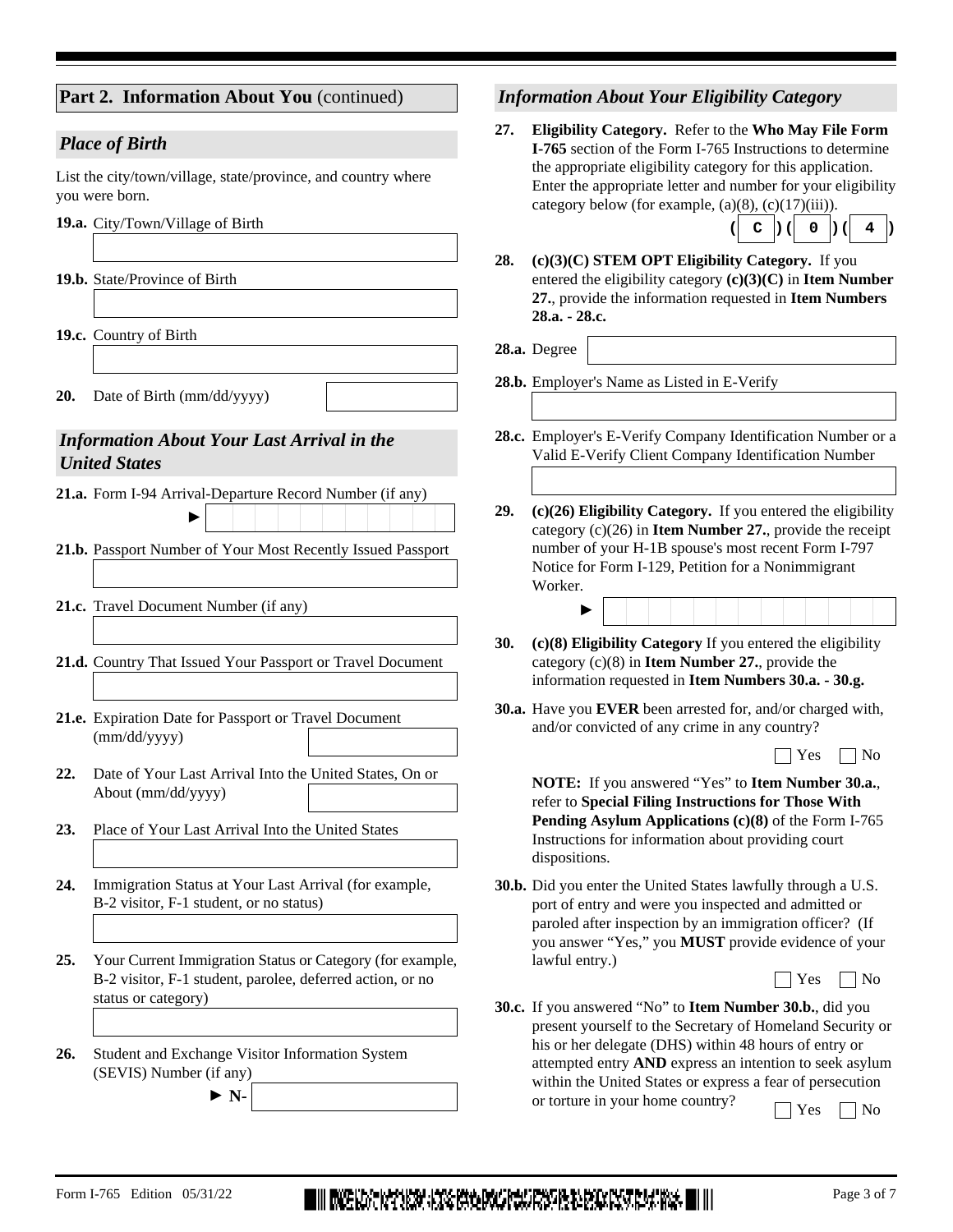## **Part 2. Information About You** (continued)

If you answered "Yes" to **Item Number 30.c.**, provide the following information:

**30.d.** Date you presented yourself to DHS

**30.e.** Location where you presented yourself to DHS

**30.f.** Country of claimed persecution

**30.g.** Provide an explanation for why you did not enter the United States lawfully through a U.S. port of entry. If you need extra space to complete this item, use the space provided in **Part 6. Additional Information**.

**NOTE:** Refer to the **Special Filing Instructions for Those With Pending Asylum Applications (c)(8)** section of the Form I-765 Instructions for more information.

**(c)(35) and (c)(36) Eligibility Category.** If you entered **31.a.** the eligibility category (c)(35) in **Item Number 27.**, please provide the receipt number of your Form I-797 Notice for Form I-140, Immigrant Petition for Alien Worker. If you entered the eligibility category (c)(36) in **Item Number 27.**, please provide the receipt number of your spouse's or parent's Form I-797 Notice for Form I-140.

►

**31.b.** If you entered the eligibility category (c)(35) or (c)(36) in **Item Number 27.**, have you **EVER** been arrested for and/or convicted of any crime?  $\Box$  Yes  $\Box$  No

**NOTE:** If you answered "Yes" to **Item Number 31.b.**, refer to **Employment-Based Nonimmigrant Categories**, **Items 8. - 9.**, in the **Who May File Form I-765** section of the Form I-765 Instructions for information about providing court dispositions.

## **Part 3. Applicant's Statement, Contact Information, Declaration, Certification, and Signature**

**NOTE:** Read the **Penalties** section of the Form I-765 Instructions before completing this section. You must file Form I-765 while in the United States.

## *Applicant's Statement*

**NOTE:** Select the box for either **Item Number 1.a.** or **1.b.** If applicable, select the box for **Item Number 2.**

- **1.a.**  $\Box$  I can read and understand English, and I have read and understand every question and instruction on this application and my answer to every question.
- The interpreter named in **Part 4.** read to me every question and instruction on this application and my answer to every question in 1.b.  $\Box$

a language in which I am fluent, and I understood everything.

2.  $\Box$  At my request, the preparer named in **Part 5.**,

prepared this application for me based only upon information I provided or authorized.

## *Applicant's Contact Information*

- **3.** Applicant's Daytime Telephone Number
- **4.** Applicant's Mobile Telephone Number (if any)
- **5.** Applicant's Email Address (if any)
- Select this box if you are a Salvadoran or Guatemalan national eligible for benefits under the ABC settlement agreement. **6.**

## *Applicant's Declaration and Certification*

Copies of any documents I have submitted are exact photocopies of unaltered, original documents, and I understand that USCIS may require that I submit original documents to USCIS at a later date. Furthermore, I authorize the release of any information from any and all of my records that USCIS may need to determine my eligibility for the immigration benefit that I seek.

I furthermore authorize release of information contained in this application, in supporting documents, and in my USCIS records, to other entities and persons where necessary for the administration and enforcement of U.S. immigration law.

,

,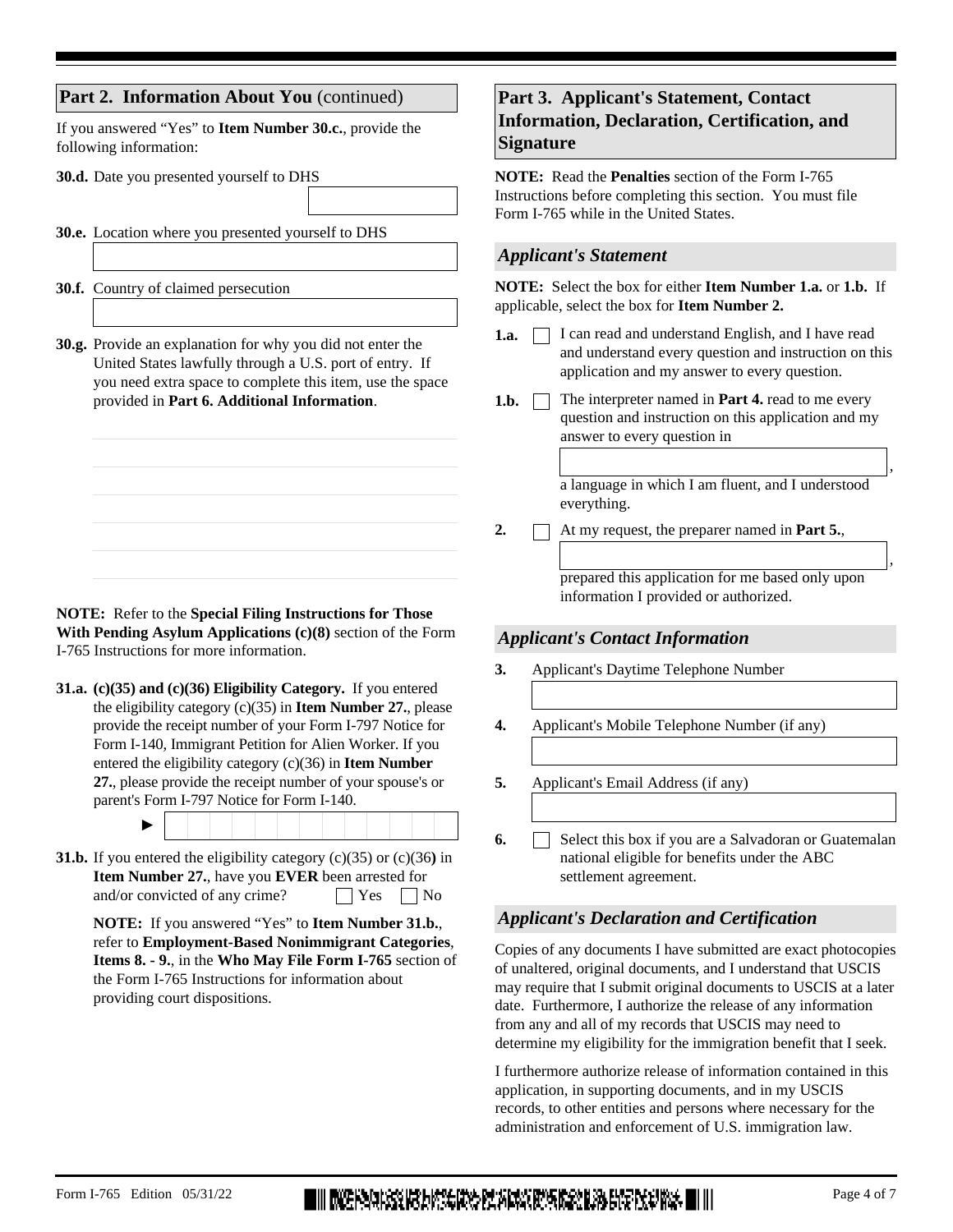# **Part 3. Applicant's Statement, Contact Information, Declaration, Certification, and Signature** (continued)

I understand that USCIS may require me to appear for an appointment to take my biometrics (fingerprints, photograph, and/or signature) and, at that time, if I am required to provide biometrics, I will be required to sign an oath reaffirming that:

- **1)** I reviewed and understood all of the information contained in, and submitted with, my application; and
- **2)** All of this information was complete, true, and correct at the time of filing.

I certify, under penalty of perjury, that all of the information in my application and any document submitted with it were provided or authorized by me, that I reviewed and understand all of the information contained in, and submitted with, my application and that all of this information is complete, true, and correct.

## *Applicant's Signature*

| <b>7.a.</b> Applicant's Signature          |  |
|--------------------------------------------|--|
|                                            |  |
| <b>7.b.</b> Date of Signature (mm/dd/yyyy) |  |

**NOTE TO ALL APPLICANTS:** If you do not completely fill out this application or fail to submit required documents listed in the Instructions, USCIS may deny your application.

## **Part 4. Interpreter's Contact Information, Certification, and Signature**

Provide the following information about the interpreter.

## *Interpreter's Full Name*

- **1.a.** Interpreter's Family Name (Last Name)
- **1.b.** Interpreter's Given Name (First Name)
- **2.** Interpreter's Business or Organization Name (if any)

## **Part 4. Interpreter's Contact Information, Certification, and Signature**

## *Interpreter's Mailing Address*

| <b>3.a.</b> Street Number<br>and Name           |
|-------------------------------------------------|
| <b>3.b.</b> $\Box$ Apt. $\Box$ Ste. $\Box$ Flr. |
| 3.c. City or Town                               |
| $\ \mathbf{v}\ $ 3.e. ZIP Code<br>3.d. State    |
| 3.f. Province                                   |
| 3.g. Postal Code                                |
| 3.h. Country                                    |
|                                                 |

## *Interpreter's Contact Information*

- **4.** Interpreter's Daytime Telephone Number
- **5.** Interpreter's Mobile Telephone Number (if any)
- **6.** Interpreter's Email Address (if any)

## *Interpreter's Certification*

I certify, under penalty of perjury, that:

I am fluent in English and

which is the same language specified in **Part 3.**, **Item Number 1.b.**, and I have read to this applicant in the identified language every question and instruction on this application and his or her answer to every question. The applicant informed me that he or she understands every instruction, question, and answer on the application, including the **Applicant's Declaration and Certification**, and has verified the accuracy of every answer.

## *Interpreter's Signature*

- **7.a.** Interpreter's Signature
- **7.b.** Date of Signature (mm/dd/yyyy)

,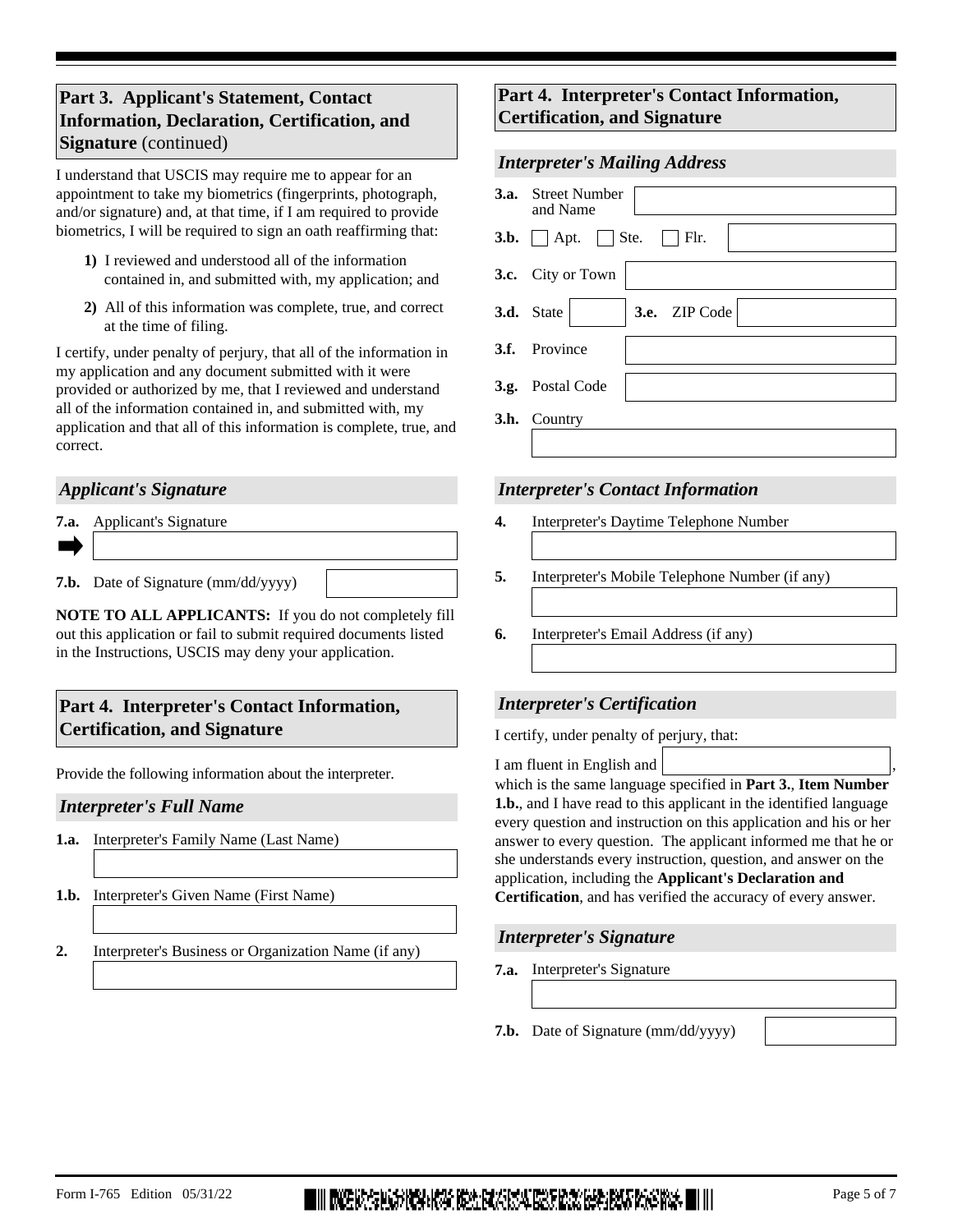# **Part 5. Contact Information, Declaration, and Signature of the Person Preparing this Application, If Other Than the Applicant**

Provide the following information about the preparer.

## *Preparer's Full Name*

- **1.a.** Preparer's Family Name (Last Name)
- **1.b.** Preparer's Given Name (First Name)
- **2.** Preparer's Business or Organization Name (if any)

#### *Preparer's Mailing Address*

| <b>3.a.</b> Street Number<br>and Name                    |
|----------------------------------------------------------|
| <b>3.b.</b> $\Box$ Apt. $\Box$ Ste. $\Box$ Flr.          |
| 3.c. City or Town                                        |
| $\blacktriangleright$ 3.e. ZIP Code<br><b>3.d.</b> State |
| 3.f. Province                                            |
| 3.g. Postal Code                                         |
| 3.h. Country                                             |
|                                                          |

## *Preparer's Contact Information*

- **4.** Preparer's Daytime Telephone Number
- **5.** Preparer's Mobile Telephone Number (if any)
- **6.** Preparer's Email Address (if any)

## *Preparer's Statement*

- **7.a. I** am not an attorney or accredited representative but have prepared this application on behalf of the applicant and with the applicant's consent.
- **7.b.**  $\Box$  I am an attorney or accredited representative and my representation of the applicant in this case  $\Box$  extends  $\Box$  does not extend beyond the preparation of this application.

**NOTE:** If you are an attorney or accredited representative, you need to submit a completed Form G-28, Notice of Entry of Appearance as Attorney or Accredited Representative, with this application.

## *Preparer's Certification*

By my signature, I certify, under penalty of perjury, that I prepared this application at the request of the applicant. The applicant then reviewed this completed application and informed me that he or she understands all of the information contained in, and submitted with, his or her application, including the **Applicant's Declaration and Certification**, and that all of this information is complete, true, and correct. I completed this application based only on information that the applicant provided to me or authorized me to obtain or use.

#### *Preparer's Signature*

- **8.a.** Preparer's Signature
- **8.b.** Date of Signature (mm/dd/yyyy)